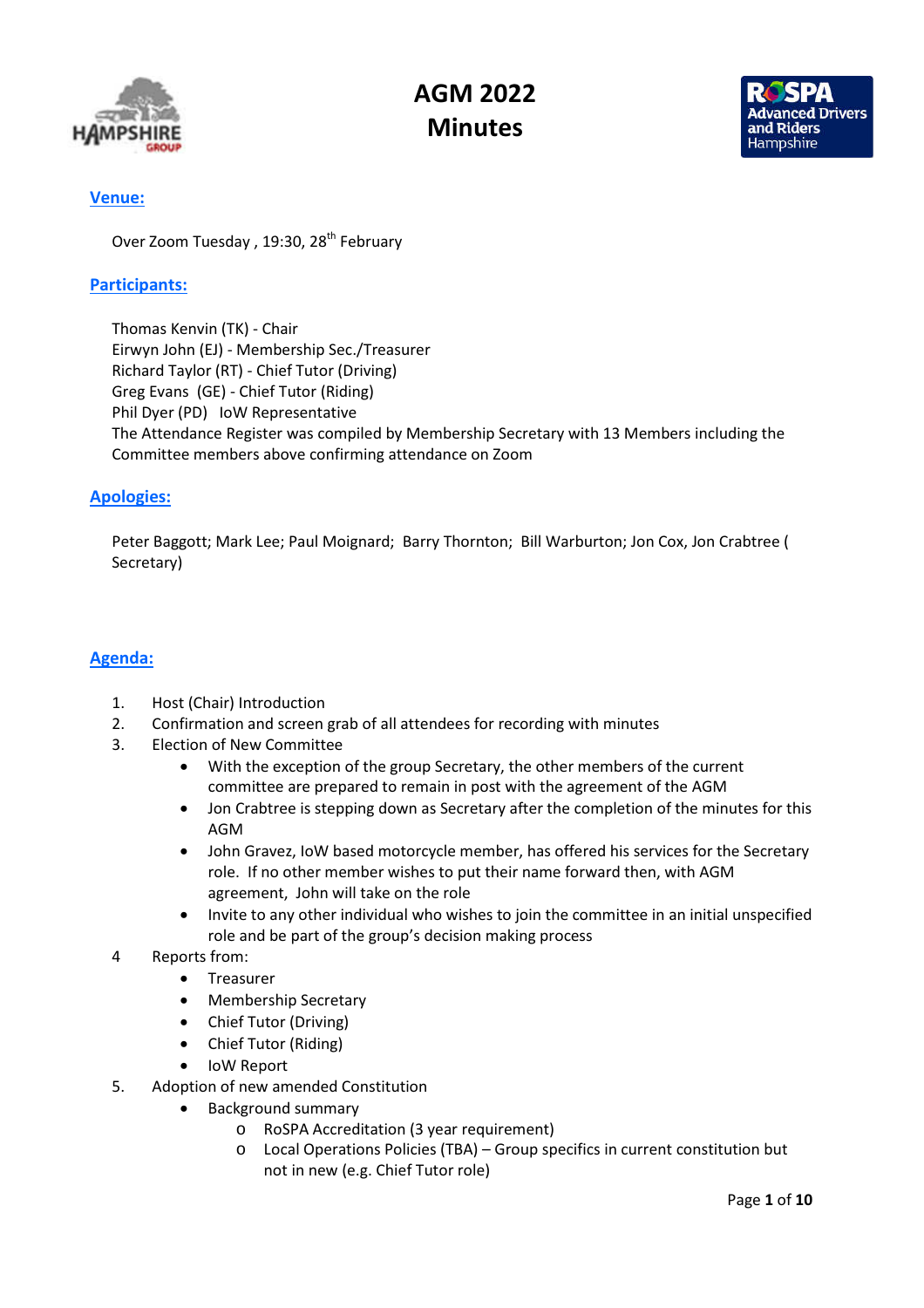



- AGM vote
- 6. Next Committee meeting
- 7. AoB

## Meeting Details:

### 1. Thanks to attendees

- Meeting opened at 19:30
- Chaired by TK
	- o Thomas welcomed members to the groups first AGM over Zoom and thanked them for attending
	- o Thomas informed members that he had taken over the role of Chair, in Autumn 2021, following the stepping down Daphne Slawson who had been in the role for over 10 years
- Agreed that Attendance Register would be confirmed by "signed off" emails from the Chair and Membership Secretary (in the absence of the Secretary)

### 2. Attendees Review

- Attendees: 5 Committee Members, 8 non committee members
- Jon Cox, who was unable to attend, emailed his intention of voting in agreement of the new constitution. Email included with Attendance Register documents
- List of Attendees screen grabbed from Zoom list and will be incorporated with the attendance register

#### 3. Election/Confirmation of New Committee

- Other than the Secretary (Jon Crabtree) all the current Committee are prepared to stay in place.
	- o AGM voted: For: 13; Against: 0 Motion passed
- John Gravez (JG IoW based rider) offered his services as Secretary
	- o AGM voted: For: 13; Against: 0 Motion passed and thank you to John
- The floor was canvassed to determine if any attendee wished to join the Committee in an initial, non-specified role – there were no further volunteers

### 4.. Treasurer's report

- EJ outlined a summary, details provided in the Appendix
	- Yearend balance: £6,777.43
	- A subsidy was offered to all Tutors towards the purchase of the new Roadcraft (2020); 9 tutors took up the offer costing the group a total of £157.80
- Both FY 2020 & 2021 have been signed off Thanks to Peter Wright for reviewing and signing off both sets of accounts
- Latest FY (2021) available for view on Group Website
- Copies of previous FYs can be requested directly from Treasurer

#### Membership secretary's report

1. EJ outlined some key figures, full details provided in the Appendix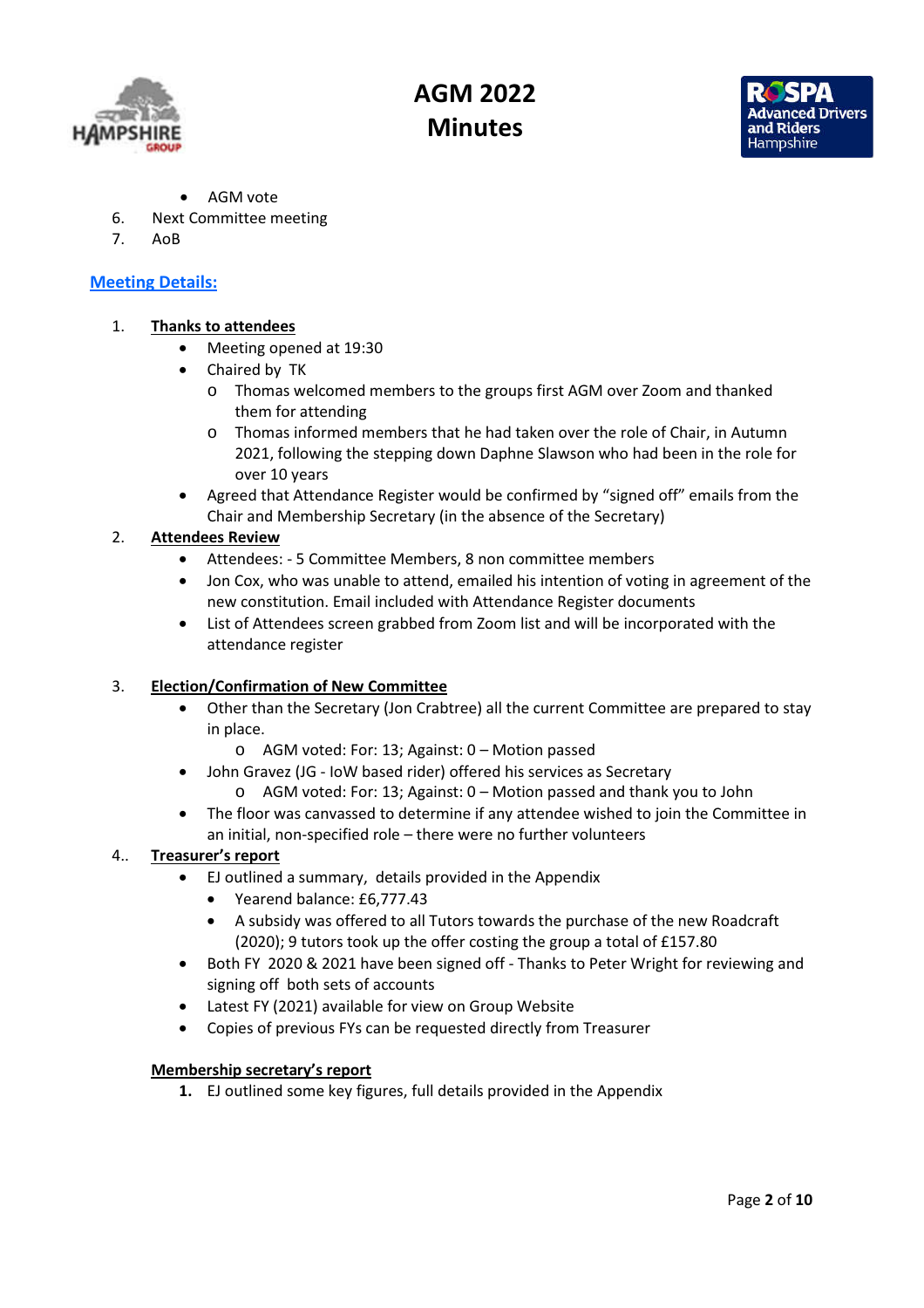



### Chief Tutor (Driving) Report

To set the scene, I was asked to take on the role of Chief Car Tutor last Autumn. The Pandemic had brought a time of challenge and change of circumstances for associates, members and tutors alike. Ongoing practicalities of coping with lockdowns, work commitments and individual health concerns has had a knock-on effect on the availability of tutors and associates midway through their training. Additionally there have been associates who have had to wait quite some time to start their training.

Two tutors have in the last two months had to step down for personal reasons. Their considerable contribution to safer driving in Hampshire is hugely appreciated and we wish them well.

So the good news is that after some juggling and horse trading the remaining tutors have all willingly stepped-up to take on new and existing associates. Several tutors are working with 3 ongoing associates under their wing.

One ongoing challenge that we have as a group is to maintain the numbers of tutors. The group needs the ability to sign up new tutors. There is a requirement for a qualified Advanced tutor to approve new tutors . An advanced tutor must have passed the Advanced Tutor written and driving assessments. I am pleased to report that we have secured the voluntary support of a local RoSPA Examiner, who has been able to work with the group to help qualify an experienced Tutor to Advanced level. The process is ongoing but we hope to have a qualified Advanced Tutor in the next couple of months.

I am very grateful to all the Tutors for their ongoing support to the group

Any Tutors who are interested in becoming Advanced tutor qualified should contact me to discuss.

#### Chief Tutor (Riding) Report

- Greg explained that he had taken the over role in February 2022 from Lou de Marco
- The aim is to build on the excellent foundations laid by previous Chief Tutors, Peter Tesar and Lou and summarised below
- Increase visibility of RoSPA riders in Hampshire
	- o High Vis RoSPA branded jackets for tutors
	- o Business Cards and marketing information
	- o Free assessed rides for the public at key biking events and or motorcycle dealer open days
- Tutor skill development; through
	- o Rider training weekends
	- o Slow riding courses
	- o Tutor assessments (independent of RoADAR Hampshire)
- Monthly tutor social meets March/April through October
- Quarterly guest lectures for tutors and associates

The above plan could generate expectations on the group and there is concern that the number of current tutors would be unable to fulfil demand in a timely manner. The group needs to be aware of this and plan accordingly.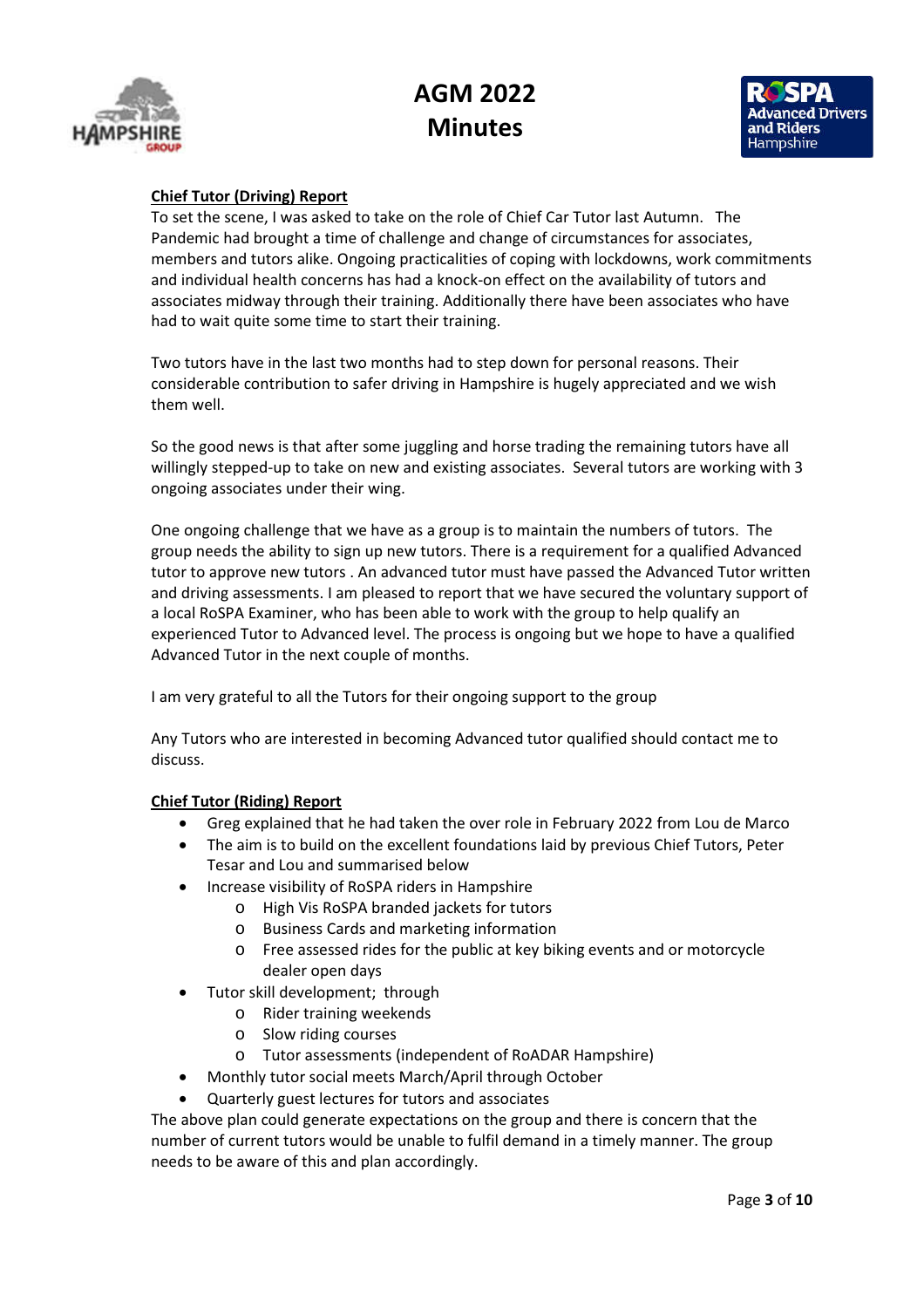



### IoW Report

- Covid has stopped an intended push to attract more members on IoW
- The IoW Advanced Motorist group intends a more active push on the island which could be a source of new members for the group

### 5. New Constitution

- TK outlined background for new Constitution
	- o 3 yearly RoSPA re-accreditation requirement
	- o RoSPA has issued a "model" constitution with some new inclusions so to cater for future changes, adopting the model would simplify future changes
	- o New paragraph (6.2) on reporting on road incidents to RoSPA caused concern with regard to GDPR. This has been resolved by asking including a box on the membership application form, in the existing GDPR section, which seeks permission to share limited contact details with RoSPA. Agreeing to all GDPR conditions is a prerequisite of membership
	- o Specific group "Rules/Requirements" included in old constitution (for example Chief Tutor is a group entity not a RoSPA entity) would be covered by additional group specific policies
- Barbara Parker raised some issues but these were addressed satisfactorily
- AGM vote
	- o For: 14 (Attendees + 1 Proxy); Against: 0 Motion passed to adopt new constitution
	- o EJ to email adopted copy of constitution to TK in order to complete accreditation process with RoSPA

### 6. Next Committee Meeting

Committee to be circulated potential dates for next Committee Meeting within next 4 weeks Action: EJ/JG

### 7. AOB

Concern was raised on the high level of the current bank balance and that funds should be directed towards better training or advertising. It was agreed that the Committee would take this on board.

## The AGM closed at 20:50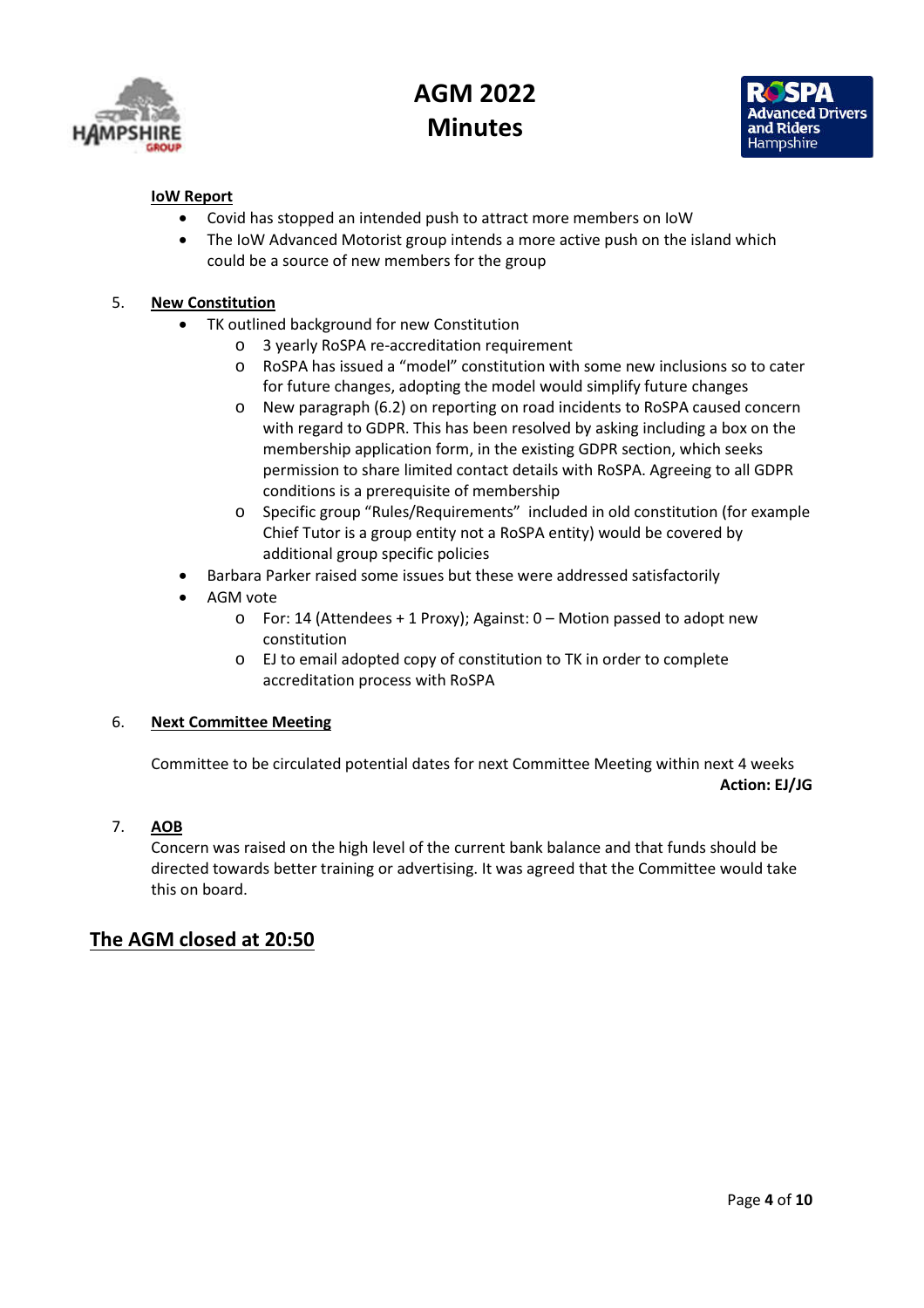



# **APPENDIX**

# Summary for Financial Year (01/11/19 - 31/10/20)

| <b>Opening Balance</b>                                                       |           |
|------------------------------------------------------------------------------|-----------|
| 1 <sup>st</sup> November 2019                                                | £5,235.94 |
| <b>Receipts and Payments</b>                                                 |           |
| <b>Receipts (Subscriptions)</b>                                              |           |
| <b>New Members</b>                                                           | £1,205.00 |
| Renewals                                                                     | £345.00   |
| <b>Payments</b>                                                              | £799.83   |
| Note: All the above expenses were ratified by the committee during the year. |           |
| <b>Closing Balance</b>                                                       |           |

| £5,986.11 |
|-----------|
|           |
|           |

# Payment Details

|                       | Value   |
|-----------------------|---------|
| Refreshments          | £24.70  |
| Hire                  | £100.00 |
| Misc.                 | £80.99  |
| Postage               | £2.03   |
| Membership Refund     | £45.00  |
| Stationery            | £21.00  |
| <b>Tutor Training</b> | £285.00 |
| Web                   | £241.11 |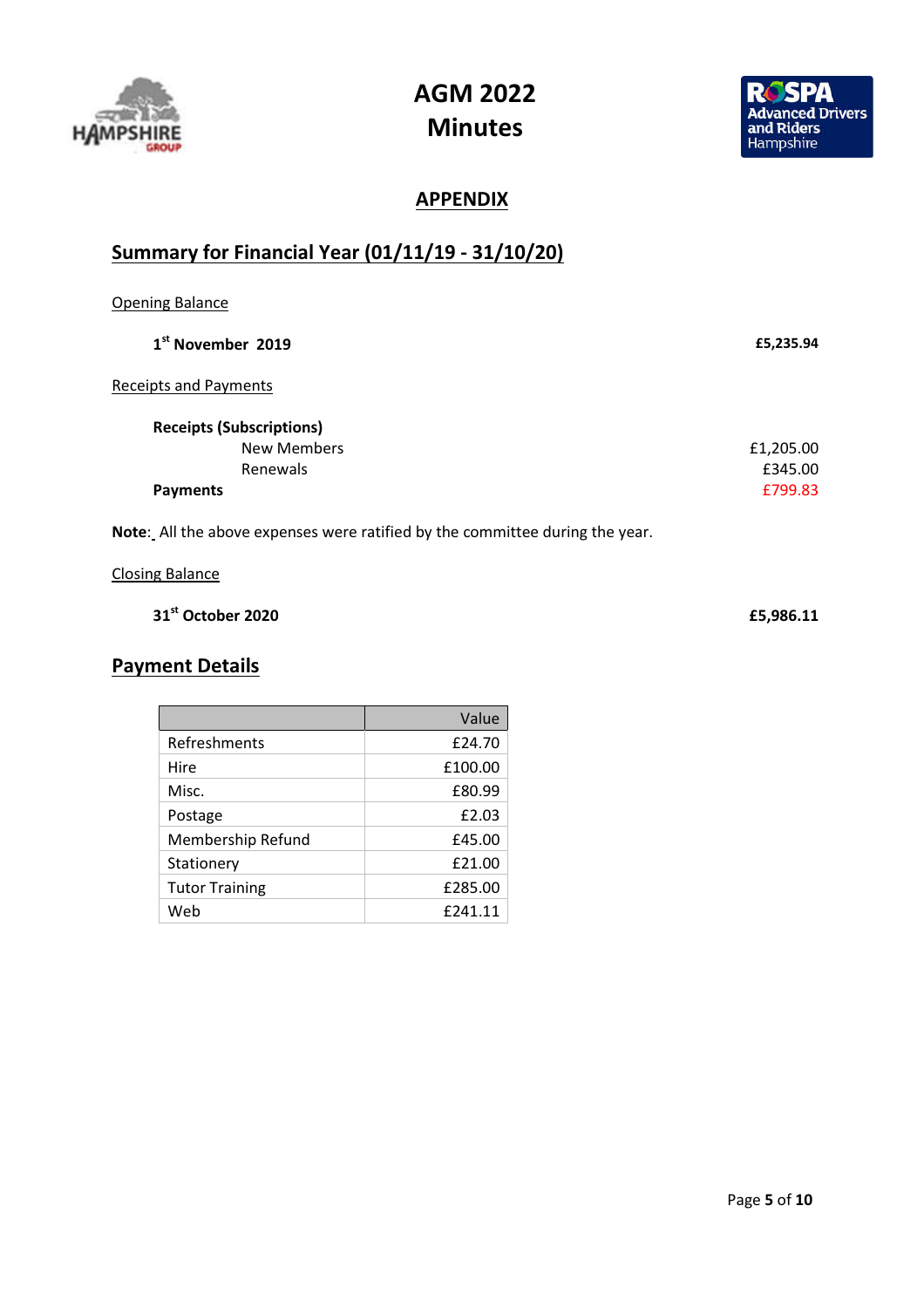



# Summary for Financial Year (01/11/20 - 31/10/21)

| <b>Opening Balance</b>                                                       |           |
|------------------------------------------------------------------------------|-----------|
| 1 <sup>st</sup> November 2020                                                | £5,986.11 |
| Receipts and Payments                                                        |           |
| <b>Receipts (Subscriptions)</b>                                              |           |
| <b>New Members</b>                                                           | £1,035.00 |
| Renewals                                                                     | £405.00   |
| <b>Payments</b>                                                              | £648.68   |
| Note: All the above expenses were ratified by the committee during the year. |           |
| <b>Closing Balance</b>                                                       |           |

 $31^{\text{st}}$  October 2021 **E**6,777.43

## Payment Details

|                         | Value   |
|-------------------------|---------|
| <b>Tutor Review</b>     | £30.00  |
| <b>Tutor Training</b>   | £60.00  |
| <b>Tutor Group Ride</b> | £110.00 |
| Web                     | £290.88 |
| Subsidy                 | £157.80 |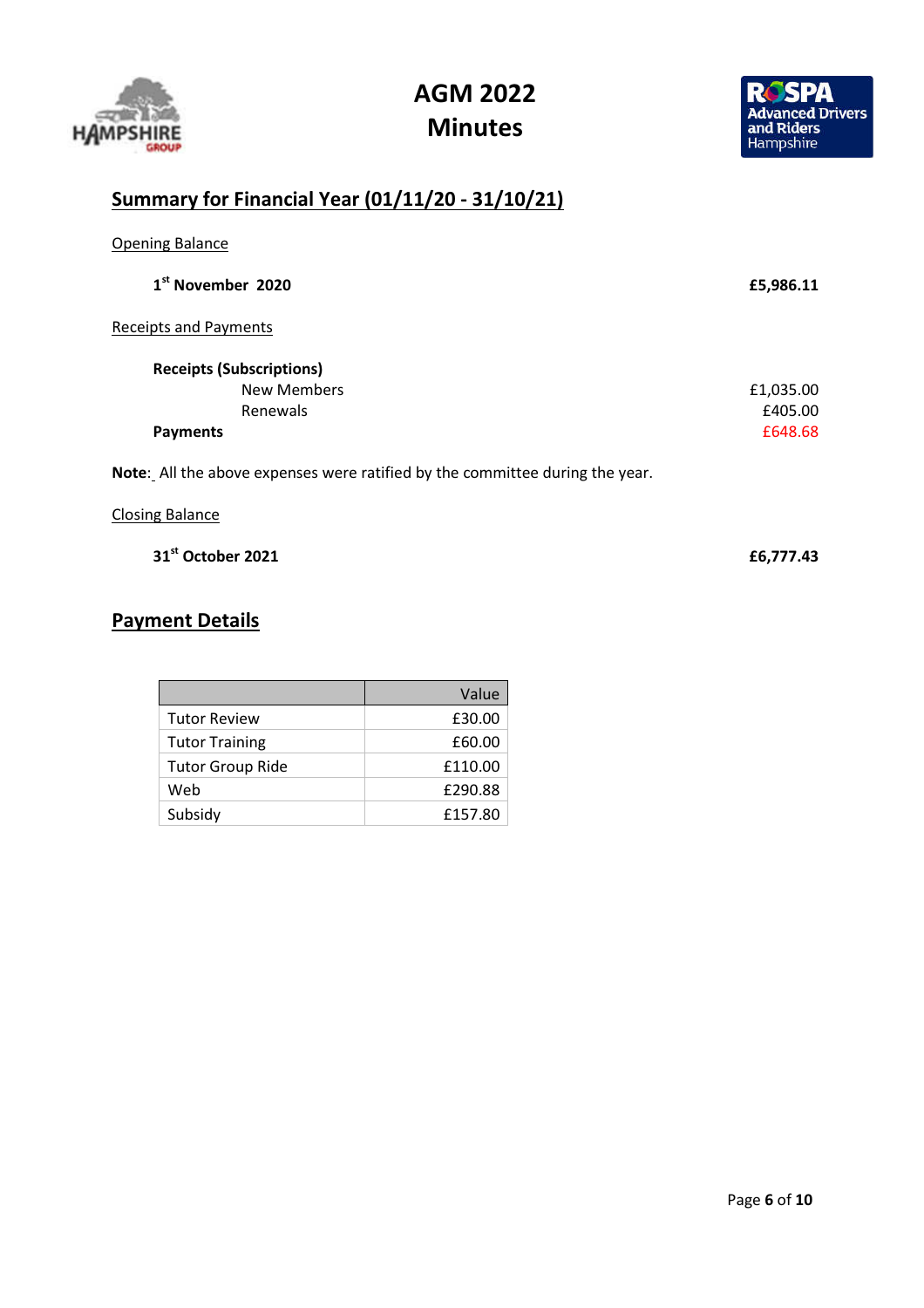



## Financial Year End (2021) Membership Statistics

### Membership:



### Tutors:

| Level    | Rider | <b>Driver</b> | <b>Comments</b>                              |
|----------|-------|---------------|----------------------------------------------|
| Diploma  |       |               |                                              |
| Advanced |       |               |                                              |
| Approved |       | 10            |                                              |
| Total    |       | 11            | Includes new and resigned tutors (see below) |

#### **New Tutors:**

| Level    | Rider | Driver | Comments                                       |
|----------|-------|--------|------------------------------------------------|
| Advanced |       |        | <b>Existing Approved Riding Tutor Upgraded</b> |
| Approved |       |        |                                                |

### Retiring/Resigning Tutors:

| l Level  | Rider | Driver | Comments |
|----------|-------|--------|----------|
| Approved |       |        | Resigned |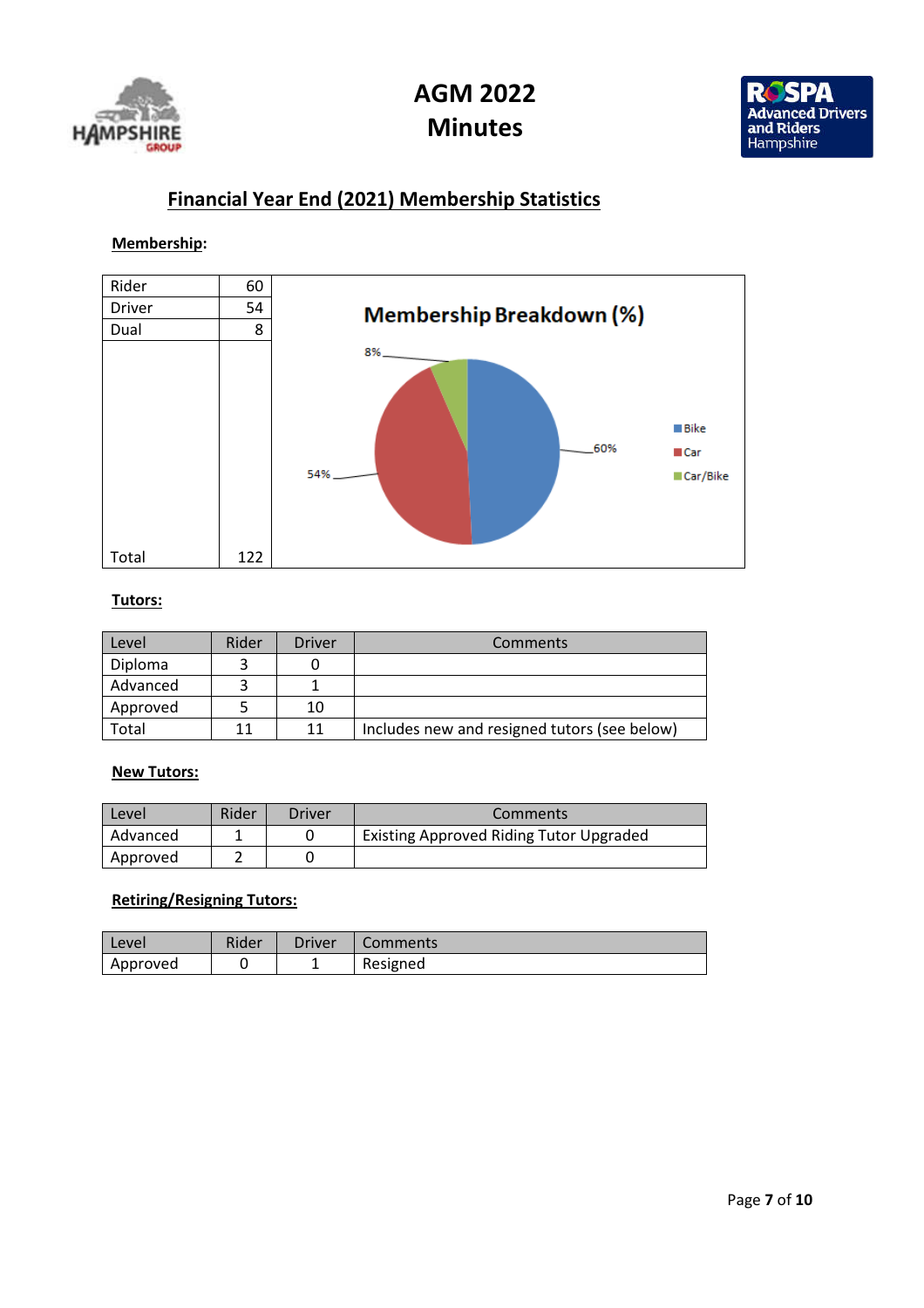



### New Members since last AGM (2019)

|               | FY 2020 | FY 2021 | Total |
|---------------|---------|---------|-------|
| Rider         | 17      | 21      | 38    |
| <b>Driver</b> | 10      |         |       |
| Total         |         | 25      |       |

### Members Not Renewing since last AGM (2019)

|               | FY 2020 | FY 2021 | Total |
|---------------|---------|---------|-------|
| Rider         | 18      | 17      | 35    |
| <b>Driver</b> | 14      | 13      | 27    |
| Dual          |         |         |       |
| Total         | 33      |         | 63    |

#### FY 2020 and FY2021 - Test Results

| Fin Yr. | Grade (Type)         | Rider         | Driver |
|---------|----------------------|---------------|--------|
| 2020    | Diploma (Retest)     | 1             |        |
|         | Adv. Tutor (Retest)  | 1             |        |
|         | Gold (Initial)       | 2             | 4      |
|         | Gold (Retest)        | 1             | 4      |
|         | Silver (Initial)     | 6             | 4      |
|         | Bronze (Initial)     | 1             |        |
| Total   |                      | 12            | 12     |
| 2021    | Diploma (Retest)     | 1             |        |
|         | Adv. Tutor (Initial) | 1             |        |
|         | Adv. Tutor (Retest)  |               | 1      |
|         | Gold (Initial)       | 3             | 2      |
|         | Gold (Retest)        | 1             | 4      |
|         | Silver (Initial)     | 3             | 1      |
|         | Silver (Retest)      | 1             | 1      |
|         | Bronze (Initial)     | $\mathcal{P}$ | 1      |
| Total   |                      | 12            | 10     |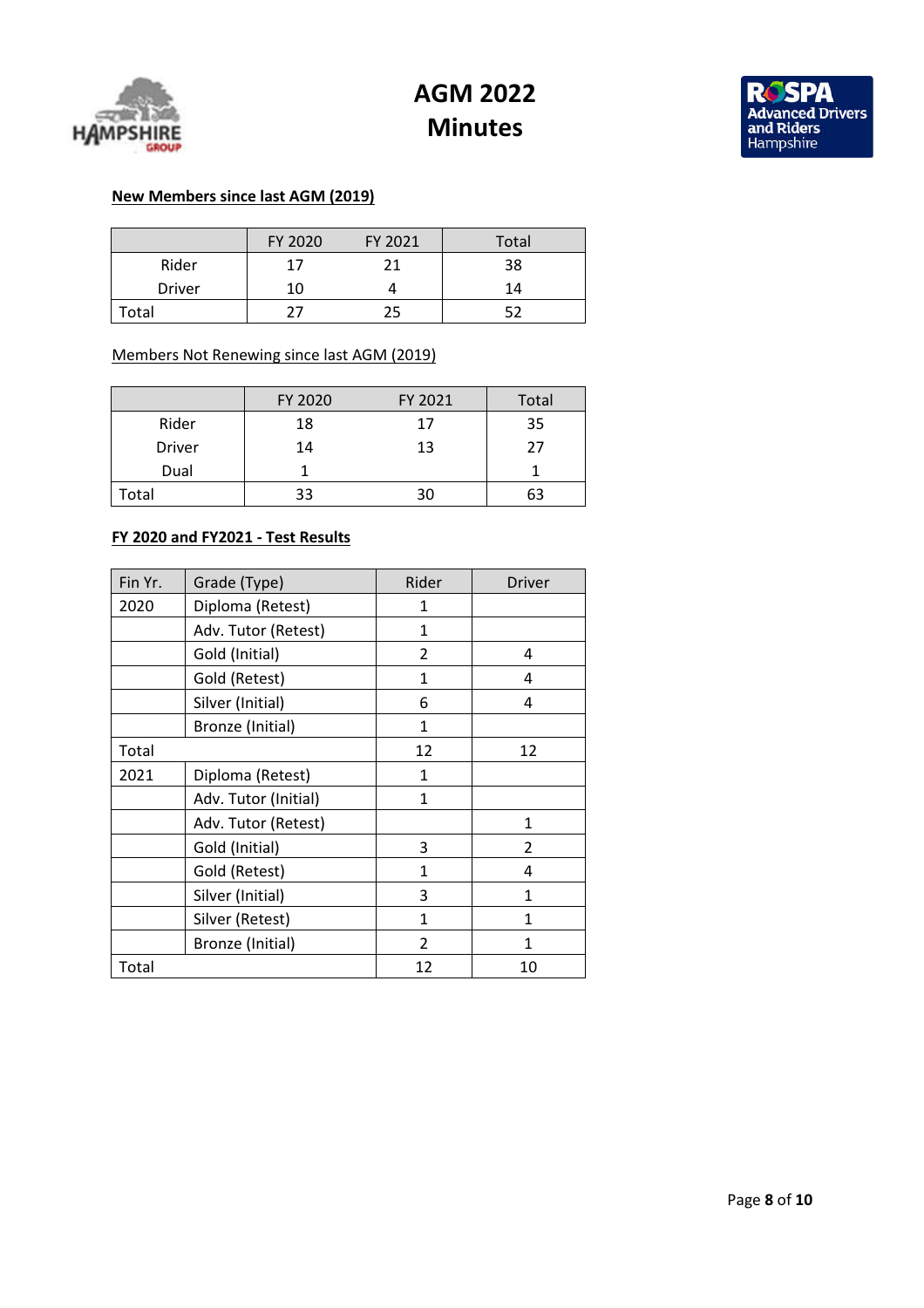



### FY 2020 & FY21 - Tutored Runs

| Member        |           |     |            |     |     |     |     |     |         |     |        |     |     | Grand |
|---------------|-----------|-----|------------|-----|-----|-----|-----|-----|---------|-----|--------|-----|-----|-------|
| Type          | <b>FY</b> | Nov | <b>Dec</b> | Jan | Feb | Mar | Apr | May | Jun     | Jul | Aug    | Sep | Oct | Total |
| <b>Driver</b> | 2020      | 12  | 2          | 13  | 6   | 6   |     |     |         |     | 1<br>┻ |     | 12  | 59    |
|               | 2021      |     | 2          |     |     |     |     | J.  | 1<br>J. |     | 3      | 2   | 4   | 13    |
| Total         |           | 12  | 4          | 13  | 6   | 6   |     | J.  | 1       |     | 4      | 9   | 16  | 72    |
| Rider         | 2020      | 3   | 3          | 4   | 4   |     |     |     | 9       | 15  | 21     | 23  | 24  | 106   |
|               | 2021      |     | 9          |     |     |     | 9   | 15  | 13      | 9   |        | 9   | 12  | 83    |
| Total         |           | 3   | 12         | 4   | 4   |     | 9   | 15  | 22      | 24  | 28     | 32  | 36  | 189   |

Notes:

- 1. Financial Year begins at the start of November and closes at the end of October
- 2. The above information is dependent on regular feedback from tutors, on a voluntary basis, of session details which does not always occur. Owing to the impact of Covid, in the last 2 years there has been more training activity with Riders than Drivers. The riding tutors have implemented a more formalised report back system to Associates, which is easily cc'd to the Membership Secretary, where the required details can be extracted from the report and does not any extra burden on these tutors.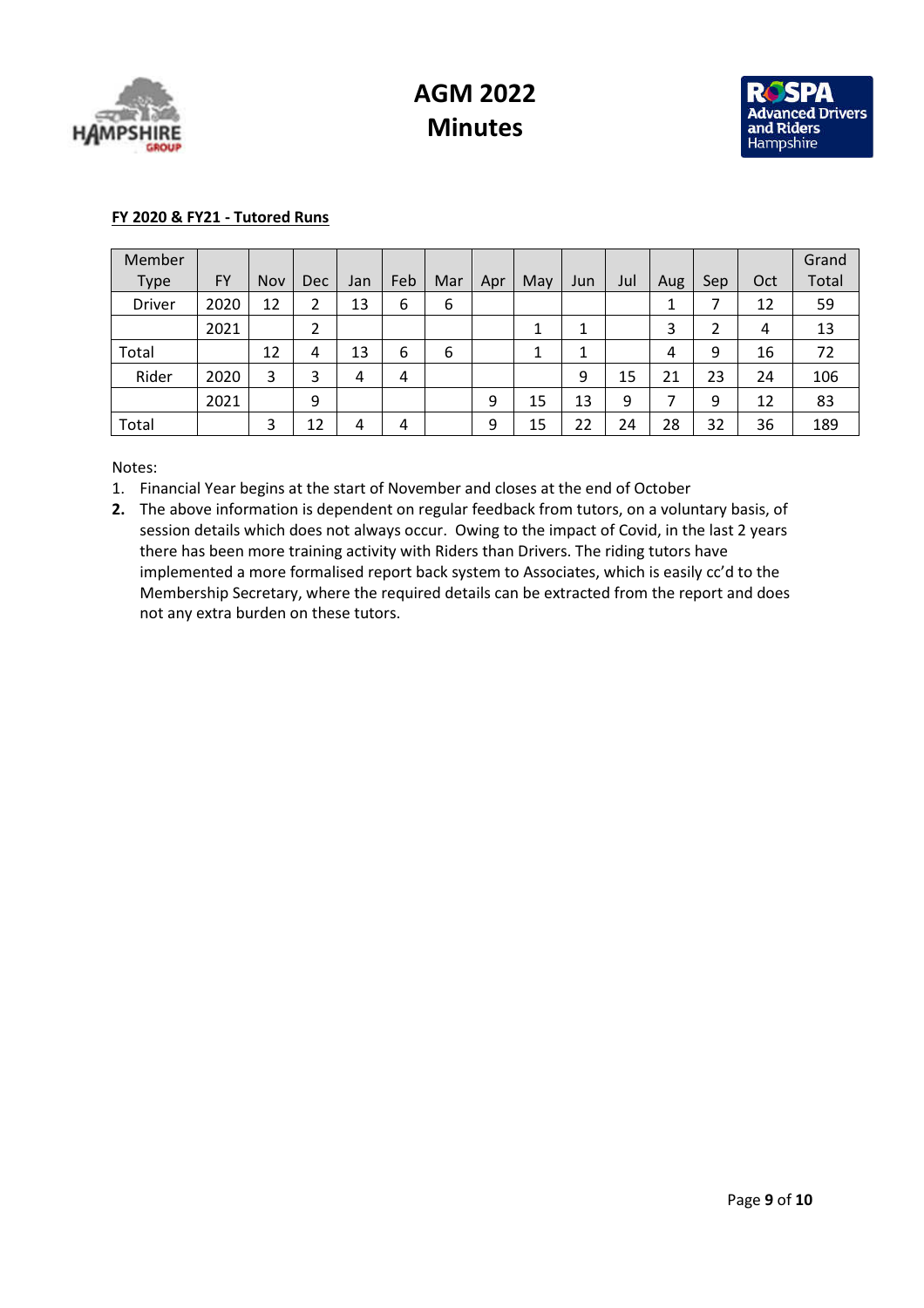



# Current Financial Year (To Date)

## New Members

|        | FY 2022 |
|--------|---------|
| Rider  |         |
| Driver |         |
| Total  |         |

#### Under Training

|                    | <b>Activity Status</b> | Total |
|--------------------|------------------------|-------|
| Rider              | <b>Training</b>        | 19    |
|                    | <b>Tutor Training</b>  | 1     |
|                    | <b>Awaiting Test</b>   | 1     |
|                    | Total                  | 21    |
| <b>Driver</b>      | Retest                 | 3     |
|                    | Training               | 13    |
|                    | <b>Awaiting Test</b>   | 1     |
|                    | Wait Tutor OK          | 1     |
|                    | Total                  | 18    |
| <b>Grand Total</b> |                        | 39    |

### **Waiting List: Clear**

### Tutored Runs to Date

| FY 2022     |     |     |     |     |       |
|-------------|-----|-----|-----|-----|-------|
| Member      |     |     |     |     | Grand |
| <b>Type</b> | Nov | Dec | Jan | Feb | Total |
| Driver      |     |     | 8   |     | 20    |
| Rider       | 16  | 1 フ | 12  |     | 44    |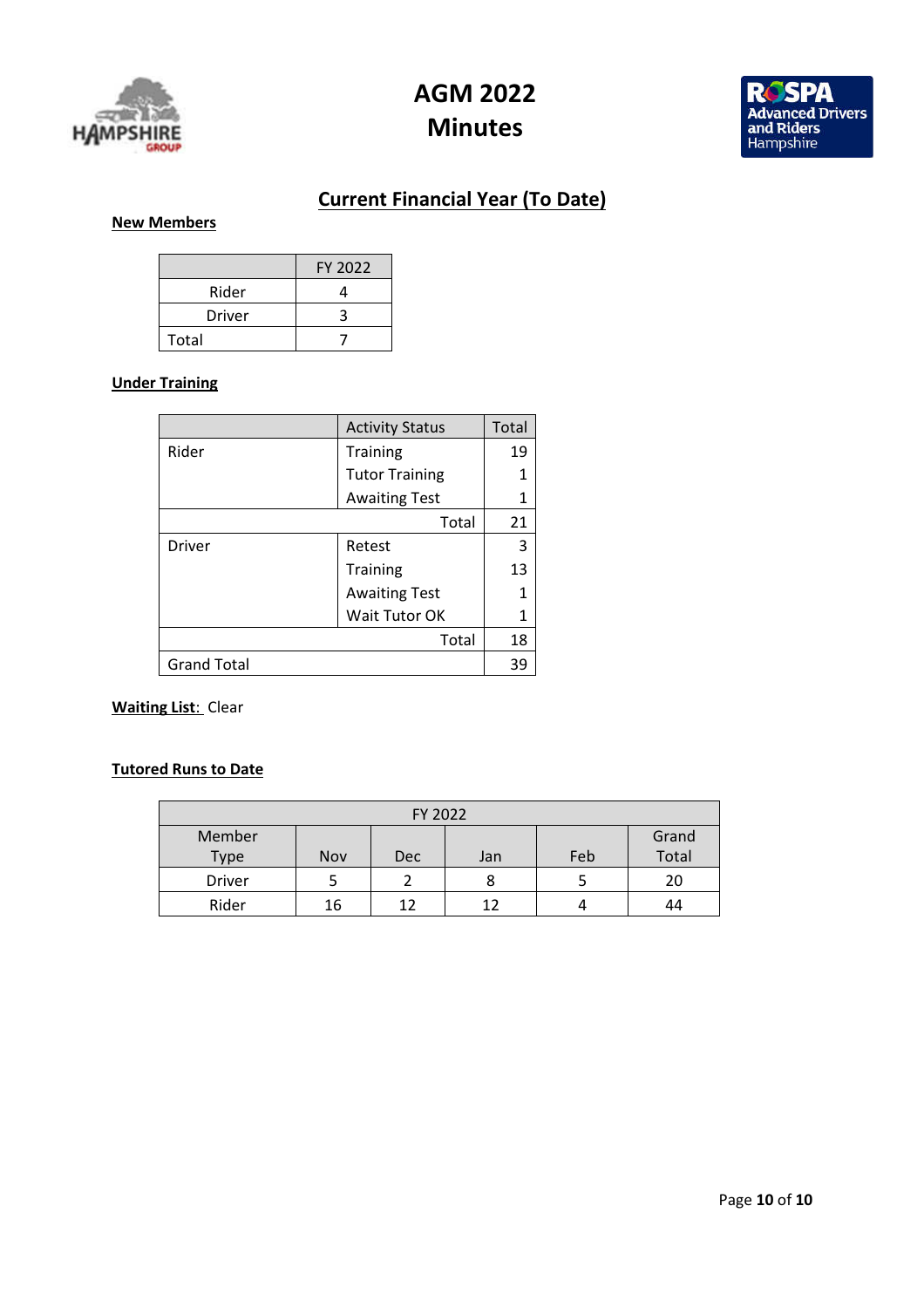### **RoSPA Hants Membership Sec.**

From:<br> **Sent:**<br>
28 February 2022 22:06 **Sent:** 28 February 2022 22:06 **To:** RoSPA Hants Membership Sec.; 'Secretary RoSPA Hants'<br>
Re: AGM Register<br>
Re: AGM Register **Subject:** Re: AGM Register<br> **Attachments:** Attendance Registe **Attendance Register.docx** 

Hi Eirwyn,

Please find attached my record of tonight's attendees, hopefully it matches your records.

Kind regards Thomas Kenvin

On 28/02/2022 14:27, RoSPA Hants Membership Sec. wrote:

Thomas/Jon,

Please find attached the AGM Register of member intending to join the meeting and to whom Zoom invitations have been sent. We will need a combination of screen grabs and email confirmations from you both to go with the final documentation validating the attendees.

Regards,

Eirwyn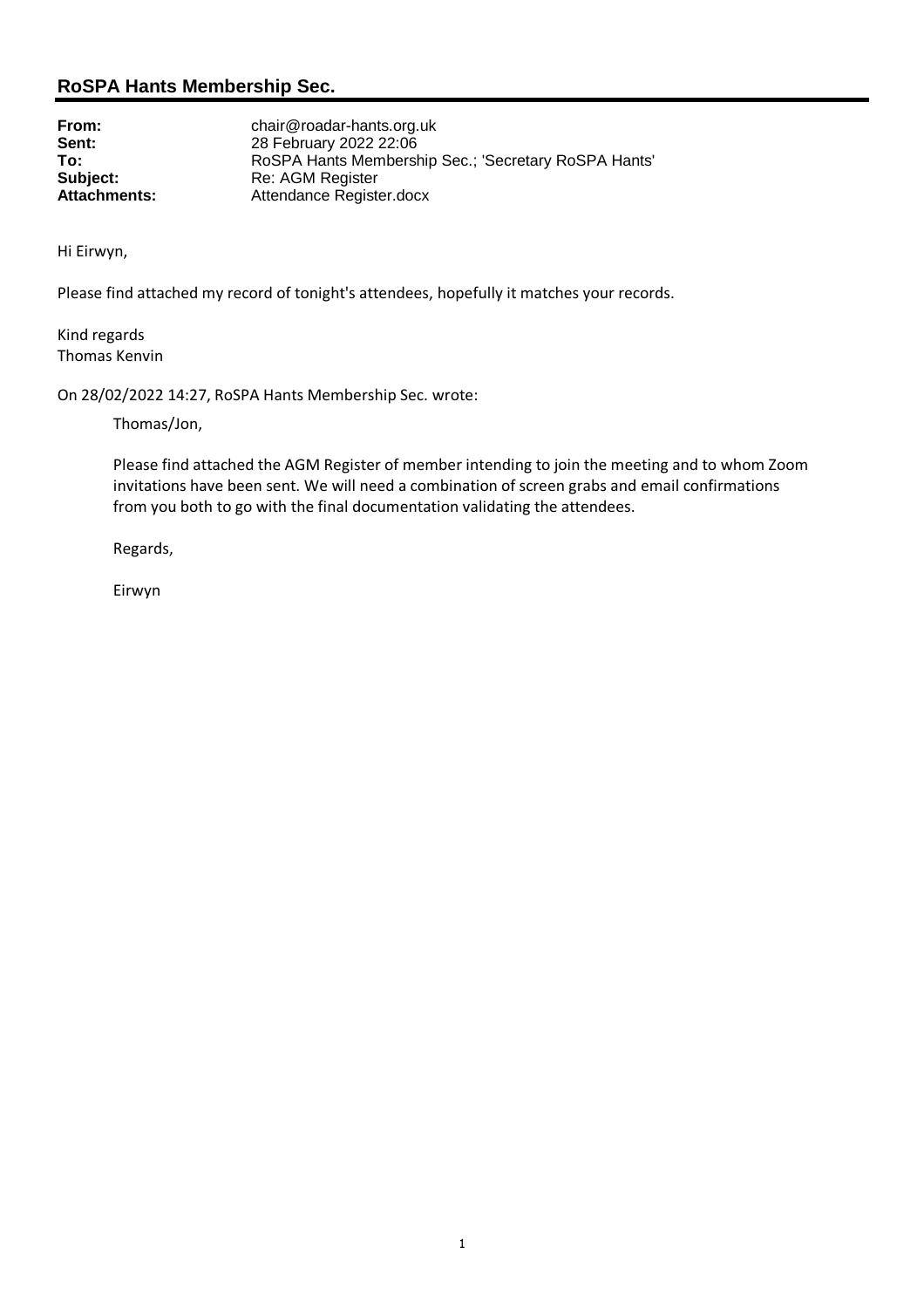

## AGM Attendance Register 28<sup>th</sup> February 2022



| Name                   | Signature |
|------------------------|-----------|
| Gary Clark             | Attendee  |
| Phil Dyer              | Attendee  |
| <b>Greg Evans</b>      | Attendee  |
| John Gravez            | Attendee  |
| Eirwyn John            | Attendee  |
| <b>Thomas Kenvin</b>   | Attendee  |
| Graham Knight          | Attendee  |
| Mark Lee               | Attendee  |
| Jeffrey Lough          | Attendee  |
| <b>Steve Nicholson</b> | Attendee  |
| <b>Barbara Parker</b>  | Attendee  |

The above is a true record of members attending the 2022 AGM

| Name (Printed):        | Thomas Kenvin                  |
|------------------------|--------------------------------|
| <b>Group Position:</b> | Chair                          |
| Signature              | Email attached                 |
| Date                   | 28 <sup>th</sup> February 2022 |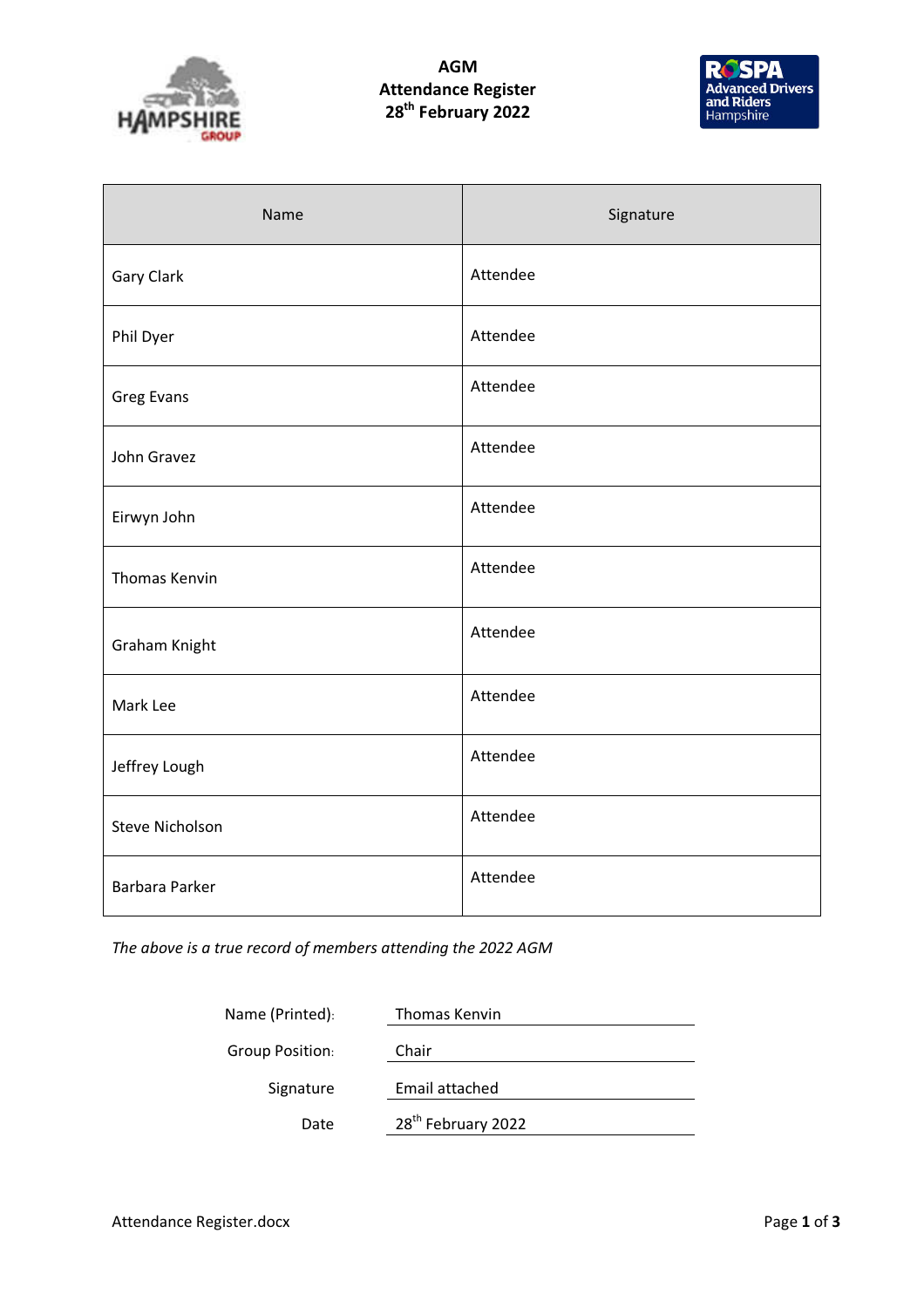

## AGM Attendance Register 28<sup>th</sup> February 2022



| Name           | Signature |
|----------------|-----------|
| Tim Slade      | Attendee  |
| Richard Taylor | Attendee  |
|                |           |
|                |           |
|                |           |
|                |           |
|                |           |
|                |           |
|                |           |
|                |           |
|                |           |
|                |           |

The above is a true record of members attending the 2022 AGM

| Name (Printed): | Thomas Kenvin                  |
|-----------------|--------------------------------|
| Group Position: | Chair                          |
| Signature       | Email attached                 |
| Date            | 28 <sup>th</sup> February 2022 |